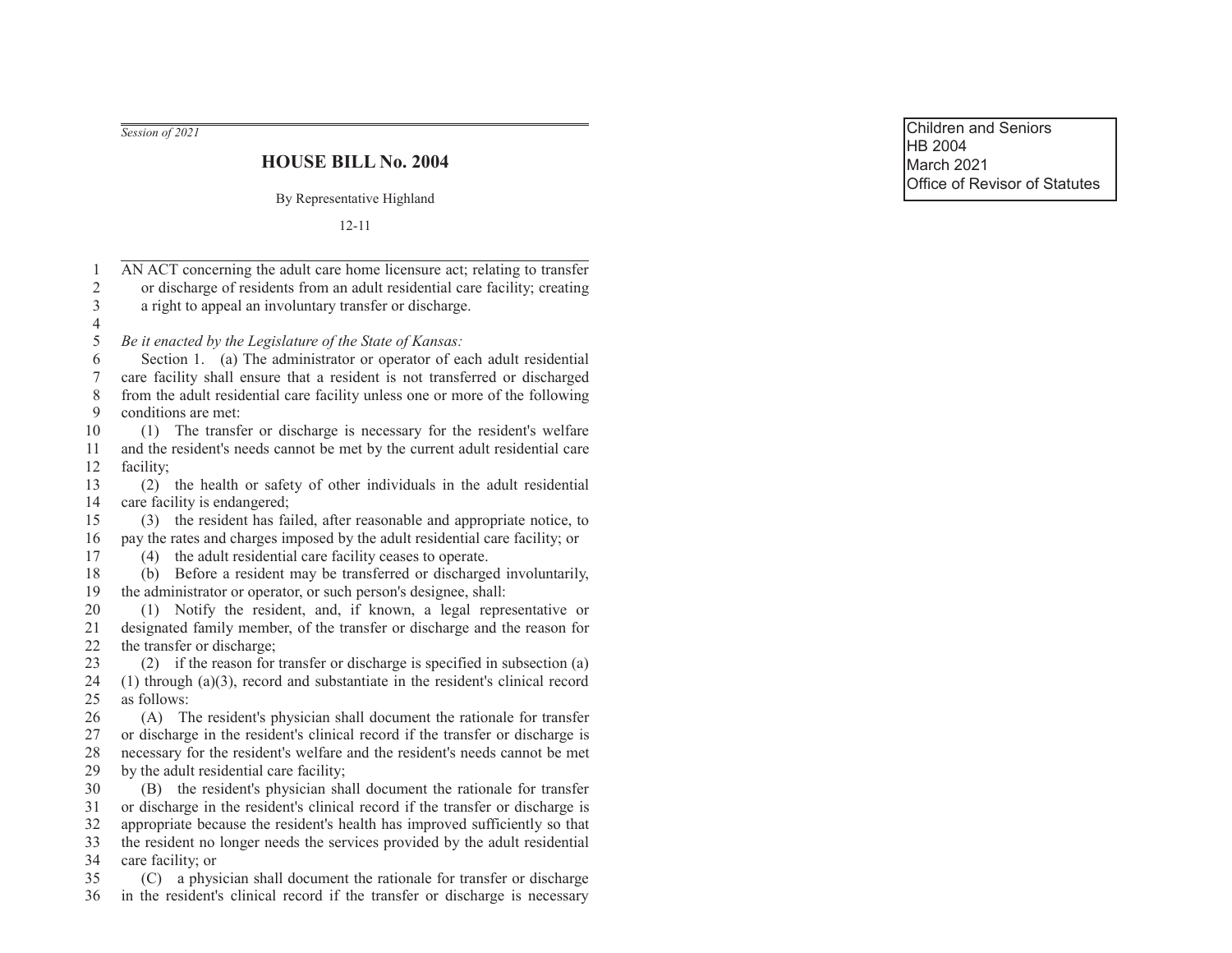because the health or safety of other individuals in the adult residential  $\mathbf{1}$  $\overline{2}$ care facility is endangered; and

(3) provide a written transfer or discharge notice that shall include the 3  $\overline{4}$ following:

5 (A) The reason for the transfer or discharge;

6 (B) the effective date of the transfer or discharge;

 $\overline{7}$ (C) the contact information for the state long-term care ombudsman;

8 (D) the resident's right to appeal an involuntary transfer or discharge established under this section and information as designated by the 9 10 secretary to assist the resident in exercising such right;

(E) for a resident with an intellectual or developmental disability, 11 dementia or another cognitive-limiting condition, the contact information 12 for the agency responsible for the protection and advocacy of individuals 13 with such conditions: and 14

(F) for a resident with a mental disorder or related disability, the 15 contact information for the agency responsible for protection and advocacy 16 of individuals with a mental disorder or related disability. 17

(c) The administrator or operator, or such person's designee, shall 18 19 provide the notice of transfer or discharge required by subsection (b) to the resident, or the resident's legal representative, at least 30 days in advance 20 of the resident's transfer or discharge, unless: 21

22 (1) The safety of other individuals in the adult residential care facility would be endangered: or 23

24 (2) the resident's urgent medical needs require an immediate transfer to another healthcare facility. 25

(d) The administrator or operator, or such person's designee, shall 26 provide sufficient preparation and orientation to each resident before a 27 28 resident's discharge, which shall include development of a discharge plan, 29 with involvement of the resident, the resident's legal representative and designated family, if practicable. 30

(e)  $(1)$  If a resident of an adult residential care facility receives notice  $31$ of a pending involuntay transfer or discharge in violation of this section, 32 such resident, or such resident's legal representative, may appeal such 33 transfer or discharge to the secretary for aging and disability services by 34 filing a notice of appeal in the office of administrative hearings within 15 35 days after the date of such notice. A presiding officer from the office of 36 administrative hearings shall hold a hearing, in accordance with the 37 provisions of the Kansas administrative procedure act, within 30 days after 38 the receipt of the notice of appeal. 39  $(2)$  If a resident files an appeal pursuant to this section, the resident-40

shall be permitted to return and resume residence in the adult residential 41 care facility while the appeal is pending. 42

(f) The secretary shall adopt rules and regulations as necessary to 43

**Children and Seniors** HB 2004 **March 2021** Office of Revisor of Statutes

ldoes not receive

as required by